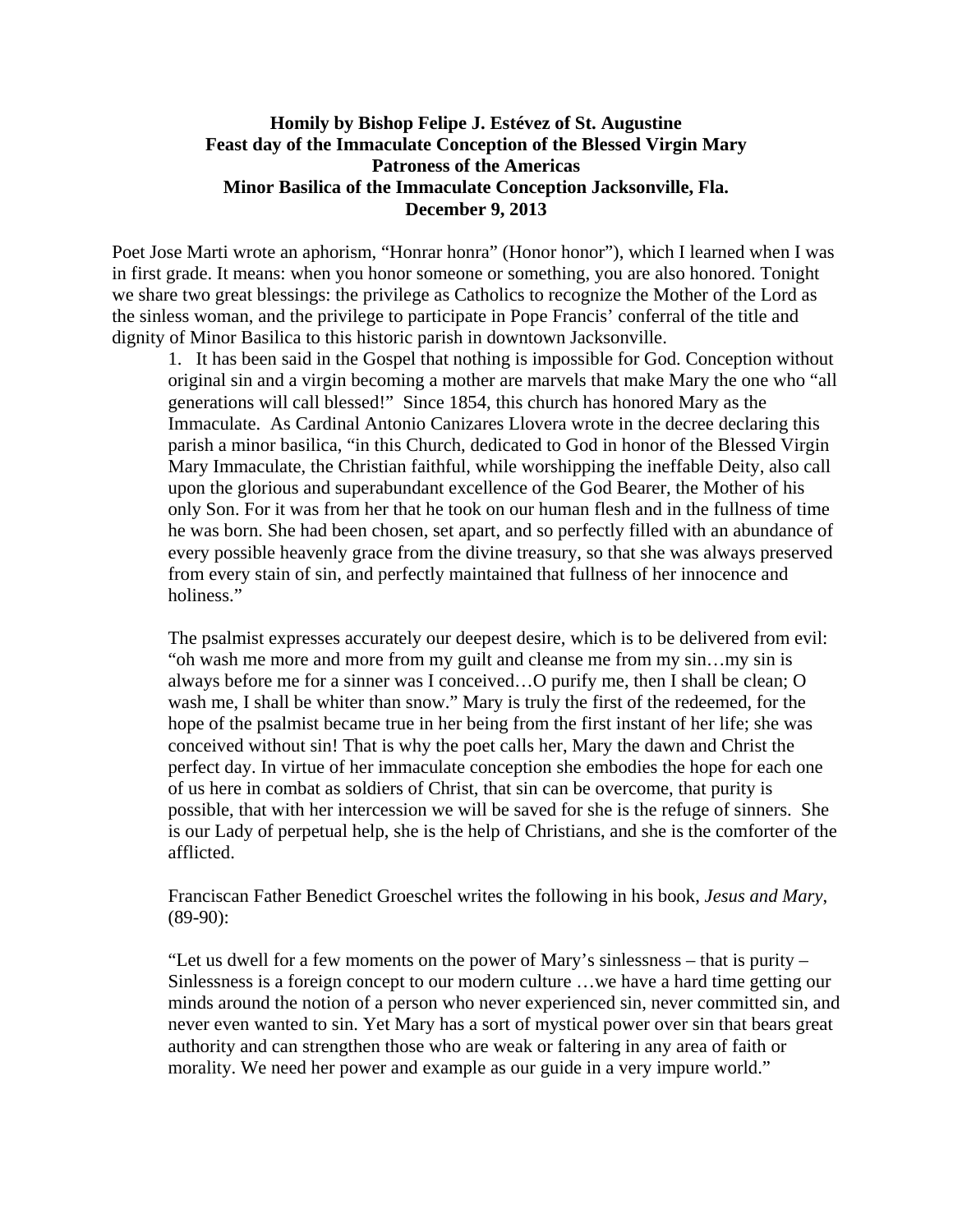Pope Francis, in a beautiful meditation on Mary's gaze, states: "when we are weary, downcast, beset with cares, let us look to Mary, let us feel her gaze, which speaks to our heart and says: 'Courage my child, I am here to help you' Our Lady knows us well, she is a Mother, she is familiar with our joys and difficulties, our hopes and disappointments. When we feel the burden of our failings and our sins, let us look to Mary, who speaks to our hearts, saying: 'Arise, go to my Son Jesus, in him you will find acceptance, mercy and new strength for the journey."

2. With respect to the honor of becoming a minor basilica, we are all full of joy about this parish that preceded by 16 years the creation of Diocese of St. Augustine. Words such as the umbrellino and the tinnanabulum (bells) need to be learned by our volunteers. Now the parish has its coat of arms and it has the privilege to display the coat of arms of Vatican City and the keys of St. Peter on its campus. Some may wonder why it is called minor. The reason is that only the four basilicas in Rome are called major. This Petrine connection is shown as a bond of communion of this community with the See of Peter who presides over the unity of the whole church.

This church is unique for its outstanding gothic architecture; the stained glass windows constructed by artists of the Maier Company in Munich, Germany, its fine pipe organ, etc. yet what impresses me the most of this parish community is its heroic history of faith throughout these 159 years of existence.

- An exemplary courage to experience three times the destruction of the building, and rebuilt time and time again.
- What an exemplary courage to start a Catholic school led by the Sisters of St. Joseph of St. Augustine but without having the means or the number of students and yet succeeding in providing Catholic education to many.

It is opportune tonight to notice that after the great fire of May 3, of 1901 in the city of Jacksonville, a tiny portion of the front wall remained standing. At the peak, the statue of the Immaculate Conception survived the flames. After seeing all the devastation, many people found consolation that our Lady's image was gazing over the entire city.

Many pastors have served the parish of the Immaculate Conception with distinction. Tonight I would like to focus on two. Father William J. Kenny served here for 18 years. He was born in New York, he had worked as a pressman in Pennsylvania, came to St. Augustine where Bishop Moore ordained him a priest in 1879 serving his first assignment in Palatka and its surrounding missions. He supported the Sisters of St. Joseph in opening an orphanage. The yellow fever devastated the city of Jacksonville and this exemplary pastor, who smelled like sheep, got the yellow fever, was dying and funeral arrangements were made.

Bishop Moore came from St. Augustine to take care of the parish. But Father Kenny survived. He witnessed the total destruction of the church, convent, school and orphanage twice: the great fire of August 18, 1891 and once again after the whole rebuilding had taken place by the fire on May 3, 1901. A year later the pastor of the Immaculate